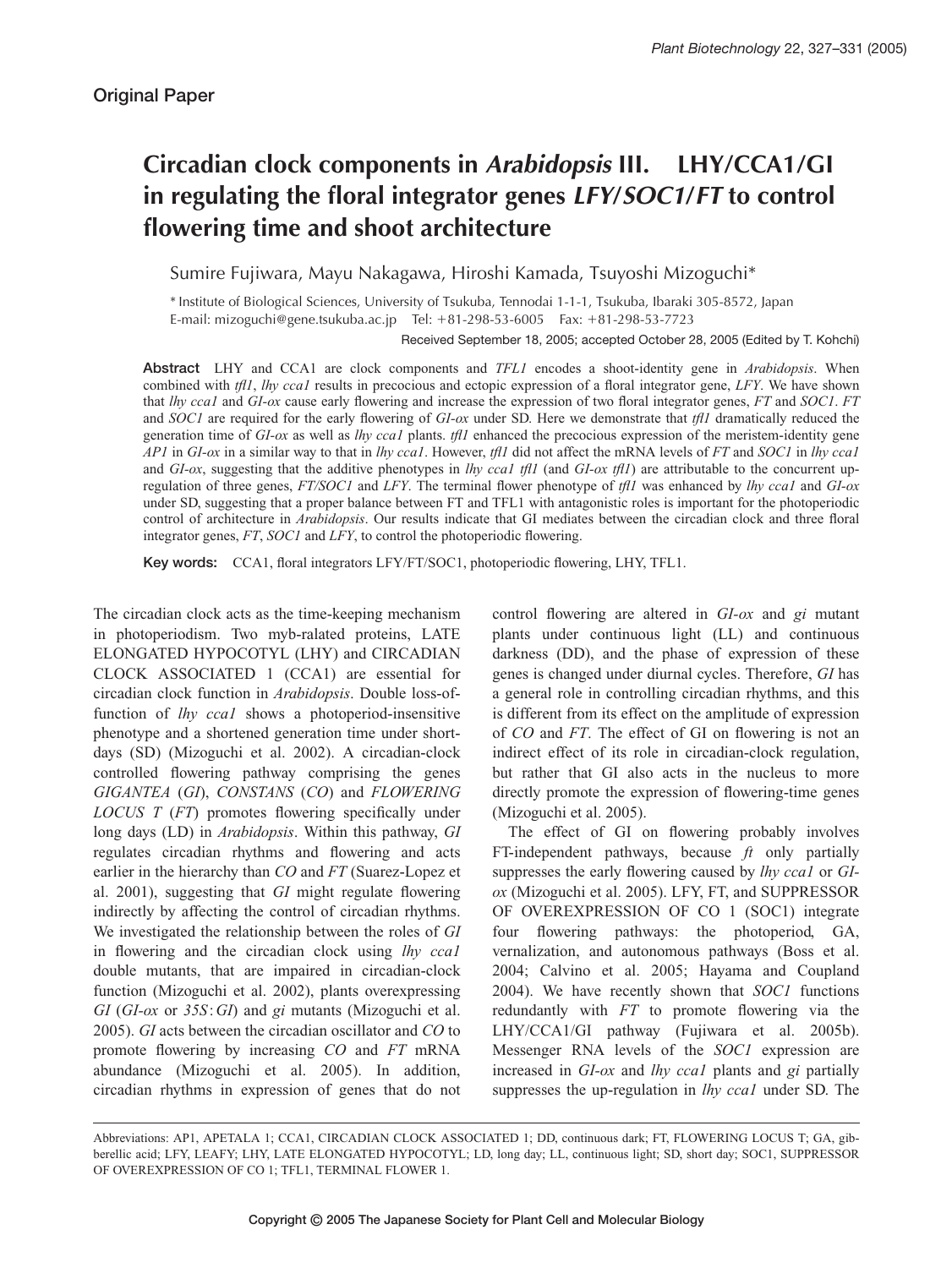phase of *SOC1* expression is shifted in plants overexpressing *LHY* (*lhy-1*), and the *gi* mutation does not affect the phase shift, suggesting that LHY regulates *SOC1* expression both in *GI*-dependent and independent manners (Fujiwara et al. 2005b).

To understand the molecular mechanisms underlying the early flowering of *lhy cca1* mutants, we screened for mutations that enhanced the phenotype of *lhy cca1* under SD (Fujiwara et al. 2005a). We have shown that one of the enhancer mutations is a novel allele of a shootidentity gene, *terminal flower 1* (*tfl1*) (Shannon and Meeks-Wagner 1991). Triple loss-of-function of *lhy cca1 tfl1* causes precocious and ectopic expression of the floral integrator gene *LFY* and a meristem-identity gene *APETALA1* (*AP1*) and dramatically reduces the generation time of *Arabidopsis*. The additive phenotype in *lhy cca1 tfl1* may be due to convergence of the autonomous and photoperiod pathways.

Although the terminal flower phenotype of *tfl1* has been shown to be largely suppressed by SD (Shannon and Meeks-Wagner 1991), molecular mechanisms underlying the photoperiod-dependent control of the shoot architecture has not been elucidated. To further investigate the roles of the circadian clock components LHY/CCA1/GI in regulating the floral integrator genes *LFY/SOC1/FT* to control flowering time and shoot architecture in *Arabidopsis*, we studied phenotypes of *GI-ox tfl1* and compared them to those of *lhy cca1 tfl1*. In this paper, we demonstrate that GI mediates between the circadian clock and three floral integrator genes, *FT*, *SOC1* and *LFY*, to control the photoperiodic flowering. The terminal flower phenotype of *tfl1* is enhanced by *lhy cca1* and *GI-ox* even under SD, supporting the idea that a proper balance between FT and TFL1 with antagonistic roles is important for the photoperiodic control of architecture in *Arabidopsis* (Fujiwara et al. 2005a; Karadailsky et al. 1999; Kobayashi et al. 1999).

# **Materials and methods**

# *Plant materials, growth conditions and measurement of flowering time*

The Landsberg *erecta* (L*er*) ecotype of *Arabidopsis thaliana* was the wild-type used. The *lhy-11 cca1-1* (Mizoguchi et al. 2002), *GI-ox* (*35S*:*GI-B*; Mizoguchi et al. 2005), *lhy-11 cca1-1 tfl1-2* (Fujiwara et al. 2005a), *tfl1-2* (Alvarez et al. 1992), *gi-3* and *gi-6* (Fowler et al. 1999) mutants were described previously. The double mutant lines, *GI-ox tfl1-2, gi-3 tfl1-2* and *gi-6 tfl1-2*, were made by crossing. Detailed information on the construction of the double mutant lines and genetic segregation ratios is available from the authors. Plants were grown on soil in controlled environment rooms under either LD (16h light/8h dark) or SD (10h light/ 14 h dark) as described (Mizoguchi et al. 2002).

Flowering time was measured as described (Mizoguchi et al. 2002). Data are presented as mean $+/-SE$ . Differences in flowering times were confirmed as statistically significant using Student's *t*-test (*P*<0.0005).

# *Semiquantitative RT-PCR, in situ hybridization and histological analysis*

RT-PCR was performed with *AP1* (Nakagawa and Komeda, 2004), *FT* (Blazquez and Weigel 1999), *SOC1* (Blazquez et al. 2002) and *TUB* (Kobayashi et al. 1999) primers and the products were analyzed as described (Fujiwara et al. 2005a; Fujiwara et al. 2005b) with some modifications. The RT-PCR analysis was performed twice with independent RNA samples. Procedure for histological analysis was same as that reported for the *in situ* hybridization (Fujiwara et al. 2005a). Staining was used an aqueous 0.1% toluidine blue solution.

# **Results**

## *Mutation in* **TFL1** *significantly enhanced the early flowering phenotype of* **GI-ox** *in SD*

A double mutant of *GI-ox tfl1-2* was constructed to test the effects of the *tfl1* mutation on *GI-ox*. We found that this double mutant line displayed an extremely early flowering phenotype similar to that in *lhy-11 cca1-1 tfl1- 2* under SD (Figure 1A; Fujiwara et al. 2005a). In LD, flowering time of *GI-ox tfl1-2* was almost the same as that of *tfl1-2* (Figure 1B). This result supports our idea that GI plays key roles in the downstream of LHY and CCA1 to control flowering (Calvino et al. 2005; Fujiwara et al. 2005b; Mizoguchi et al. 2002; Mizoguchi et al. 2005).

# *Photoperiod-insensitive mutations of* **lhy cca1** *and* **GI-ox** *result in* **tfl1** *in the terminal flower phenotype, even under SD*

The terminal flower phenotype of *tfl1* depends on the photoperiod, and this phenotype is largely suppressed under SD (Shannon and Meeks-Wagner 1991). Both *lhy cca1* and *GI-ox* plants are photoperiod-insensitive and flower early under both LD and SD (Mizoguchi et al. 2002; Mizoguchi et al. 2005). We tested whether *lhy cca1* mutations and *GI-ox* caused loss-of-sensitivity to the photoperiod *in tfl1* in terms of the terminal flower phenotype. A triple *lhy cca1 tfl1* mutant and a double *GIox tfl1* mutant displayed characteristic *tfl1* phenotypes, not only under LD but also under SD (Figure 2A; Fujiwara et al. 2005a). By contrast, *gi* plants flower later than wild-type plants under LD and as late as wild-type plants under SD, indicating that *gi* mutants are also photoperiod-insensitive (Boss et al. 2004; Hayama and Coupland 2004). The terminal flower phenotype of *tfl1* was largely suppressed by *gi* under LD (Figures 1E, 2A). The *gi tfl1* plants flowered slightly earlier than *gi* under LD (Figures 1C, D, 2A).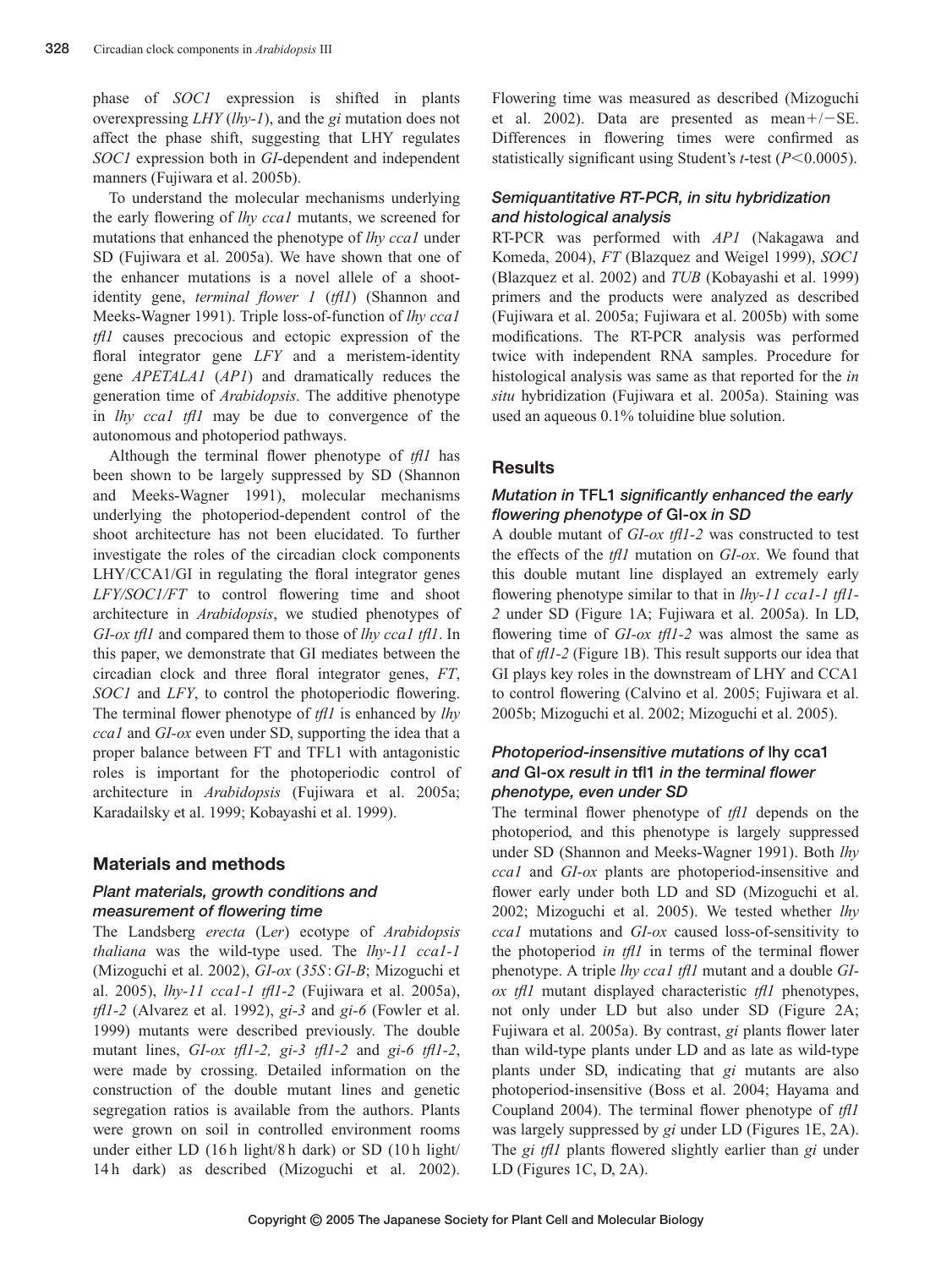

Figure 1. Flowering phenotype of wild-type, *GI-ox*, *GI-ox tfl1*, *tfl1-2*, *gi-3*, *gi-6*, *gi-3 tfl1-2*, and *gi-6 tfl1-2* plants. (A, B). The flowering times of wild-type (WT), *GI-ox*, *GI-ox tfl1-2*, and *tfl1-2* plants under SD (A) and LD (B). (C, D) The flowering times of wild-type, *tfl1-2*, *gi-3*, and *gi-3 tfl1-2* plants under LD. (**C**) Plants grown for 38 days under LD. The flowering times of *gi-6* and *gi-6 tfl1-2* are included in (D). The numbers of rosette (open boxes) and cauline (gray boxes) leaves at flowering were scored, and the data are presented as the mean $\pm$ SE. Difference in flowering times indicated by an asterisk (A) was statistically significant using Student's *t*-test (*P*<0.0005). (E) Terminal flower phenotype of *tfl1* was largely suppressed by *gi* under LD. Pictures of the top of the main stem of *gi-3* and *gi-3 tfl1-2* 10 days after bolting. Plants were grown under LD. Bars represent 1 cm. A pink arrowhead in the picture for *gi-3 tfl1-2* indicates a terminal flower.



Figure 2. Shoot architecture of wild-type, *tfl1*, *GI-ox tfl1*, *GI-ox*, *lhy cca1 tfl1*, *lhy cca1*, *gi tfl1* and *gi* plants under LD and SD and the mRNA abundance of *SOC1*, *FT* and *AP1* in these mutants. (A) Model illustrations of shoot architectures of wild-type (WT) and the mutants are shown. Arrowheads, open circles and filled circles indicate indeterminate inflorescence, terminal inflorescence and weak terminal inflorescence, respectively. (B) RT-PCR analysis of the expressions of the floral integrator genes *FT/SOC1*, the meristem identity gene *AP1*, and *TUB* in WT, *lhy-11 cca1-1* (*lhy cca1*), *lhy-11 cca1-1 tfl1-2* (*lhy cca1 tfl1*), *tfl1-2* (*tfl1*), *GI-ox*, *GI-ox tfl1-2* plants. (C, D) Anatomy of inflorescences of *lhy cca1* and *lhy cca1 tfl1* under SD. Longitudinal sections of *lhy cca1* (C) and *lhy cca1 tfl1* (D) inflorescences including the first flowers. *lhy cca1* and *lhy cca1 tfl1-2* plants were grown for 42 and 33 days, respectively. The bars represent 500  $\mu$ m.

### *Precocious expression of* **AP1** *in* **GI-ox tfl1** *under SD*

A meristem identity gene, *AP1*, is expressed in the floral meristem after the transition from the vegetative to the reproductive phase, and *AP1* expression is a marker for flower initiation (Hempel et al. 1997). LFY acts redundantly with FT to regulate *AP1* (Ruiz-Garcia et al. 1997). We analyzed the level of *AP1* expression in *GI-ox tfl1* and control plants under SD. Consistent with the flowering time (Figure 1A), the induction of *AP1* expression was markedly advanced in *GI-ox tfl1* in a similar way to that in *lhy cca1 tfl1* (Figure 2B; Fujiwara et al. 2005a).

# *Mutation in* **TFL1** *does not affect* **FT** *and* **SOC1** *expression in* **GI-ox** *and* **lhy cca1** *under SD*

To test whether the early flowering of either *GI-ox* or *lhy cca1* enhanced by *tfl1* was owing to greater accumulation of *FT* and *SOC1* mRNA, the levels of *FT* and *SOC1* expression in *GI-ox tfl1*, *lhy cca1 tfl1*,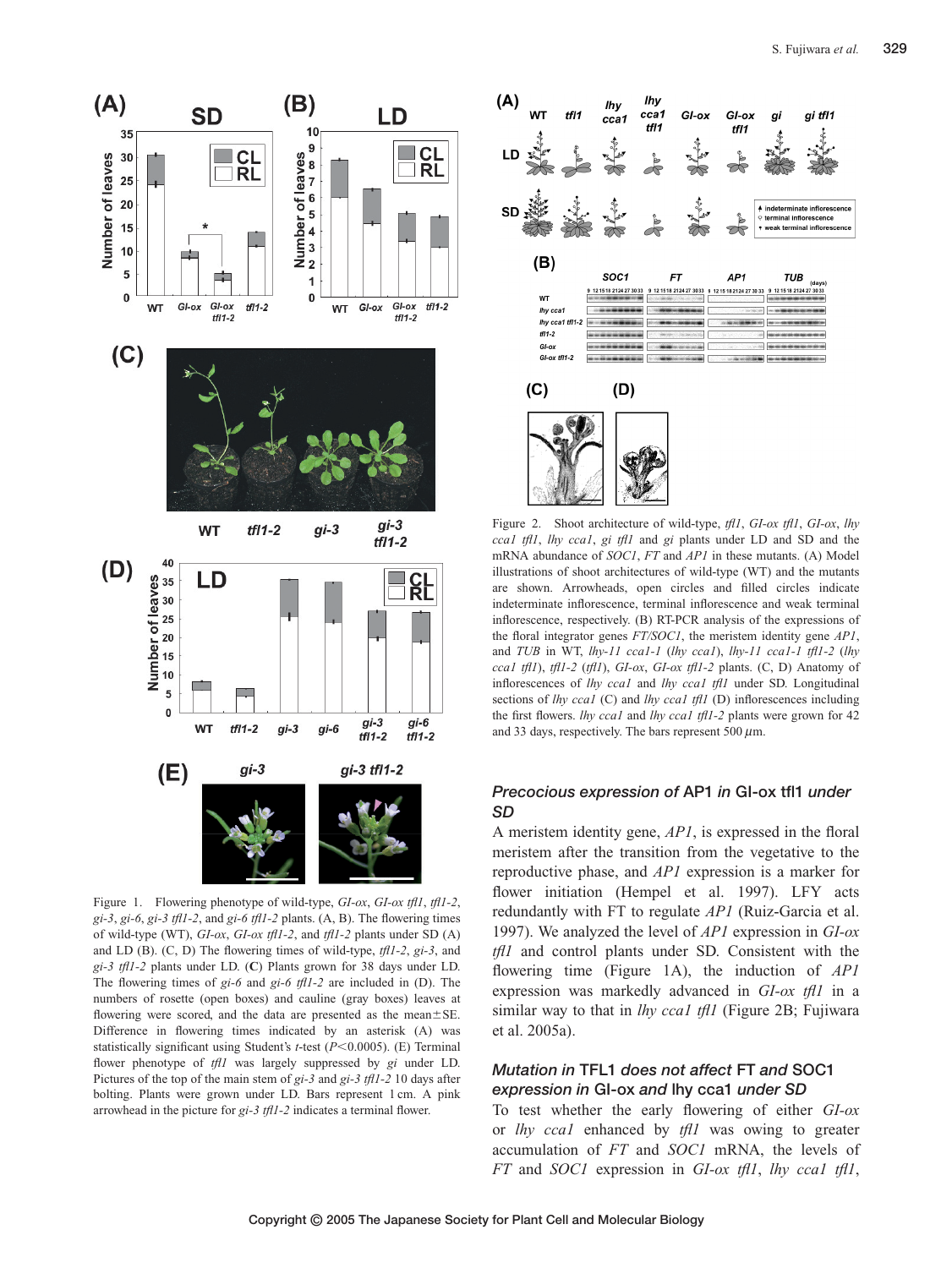and control plants were examined (Figure 2B). The expression level of *FT* and *SOC1* was higher in *GI-ox* and *lhy cca1* than in the wild type and *tfl1*, as reported (Figure 2B; Fujiwara et al. 2005b; Mizoguchi et al. 2005). The expression patterns of *FT* and *SOC1* were quite similar in *lhy cca1* and *lhy cca1 tfl1* and in *GI-ox* and *GI-ox tfl1*, suggesting that *tfl1* did not affect *FT* and *SOC1* expression in *lhy cca1* or *GI-ox* under SD (Figure 2B).

### **Discussion**

Clock mutations such as *lhy-11 cca1-1*, *GI-ox*, *gi-3* and *gi-6*, with or without *tfl1* mutations, were used to study the roles of LHY, CCA1, and GI in regulating three floral integrator genes (*FT*, *SOC1* and *LFY*) to control flowering time and shoot architecture in *Arabidopsis*. These are discussed in more detail in the following sections.

# *Interpretation of the genetic relationship between* **LHY/CCA1/GI** *and* **TFL1** *in regulating three floral integrator genes that control flowering:* **LFY, FT,** *and* **SOC1**

Figure 3 presents a schematic model of the hypothetical interactions between the circadian clock genes (*LHY*, *CCA1*, and *GI*), the floral activator gene *CO*, floral integrator genes (*LFY*, *FT*, and *SOC1*), the shoot identity gene *TFL1*, and meristem identity genes in controlling flowering time and shoot architecture. We have shown that *GI-ox* or *lhy cca1* increased *FT* expression under SD (Figure 2B; Fujiwara et al. 2005b; Mizoguchi et al. 2005). The *tfl1* mutations enhanced the early flowering of *GI-ox* (Figure 1A) or *lhy cca1* (Fujiwara et al. 2005a) plants under SD, and the acceleration was correlated with precocious *AP1* expression (Figure 2B; Fujiwara et al. 2005a). The *tfl1* mutations did not affect *FT* or *SOC1* expression in *GI-ox* or *lhy cca1* plants under SD (Figure 2B). By contrast, the *tfl1* mutations enhanced the precocious and ectopic expression of a meristem identity gene, *LFY*, in *lhy cca1* under SD (Fujiwara et al. 2005a). FT and LFY have parallel functions downstream from the photoperiod-dependent and -independent pathways of floral induction (Boss et al. 2004; Kardailsky et al. 1999; Kobayashi et al. 1999). In *35S* :*FT 35S* :*LFY* plants, the vegetative phase was bypassed, and a terminal flower was produced immediately upon germination (Kardailsky et al. 1999; Kobayashi et al. 1999). *35S*:*FT tfl1* plants flowered even earlier than *35S*:*FT* plants and often formed only a single, terminal flower on the main shoot (Kardailsky et al. 1999). The *lhy cca1 tfl1* under SD showed an intermediate phenotype in the shoot architecture between those of *35S*:*LFY 35S* :*FT* and *35S*:*FT tfl1* (Figure 2C, D; Kardailsky et al. 1999; Kobayashi et al. 1999). Therefore, the additive effect on



Figure 3. Schematic representation of the roles of the circadian clock components *LHY/CCA1/GI* in regulating the floral integrator genes *LFY/SOC1/FT* to control flowering time and shoot architecture in *Arabidopsis*.

LFY, FT and SOC1 are floral integrator genes. The activation of the photoperiod pathway by *lhy cca1* and loss-of-function of *tfl1* causes precocious and ectopic expression of *LFY* shown in pink. The *tfl1* mutation enhances the precocious expression of AP1 in *lhy cca1* or *GIox* under SD. Although *lhy cca1* or *GI-ox* increases the mRNA abundance of *FT* and *SOC1*, *tfl1* does not affect the expression of these genes in the *lhy cca1* or *GI-ox* background (blue arrows). The additive phenotypes in *lhy cca1lhy cca1 tfl1* (and *GI-ox tfl1*) may be attributable to the concurrent up-regulation of three genes, *FT/SOC1* and *LFY*. A proper balance between *FT* and *TFL1* with antagonistic roles is important for the photoperiodic control of architecture in *Arabidopsis* (Fujiwara et al. 2005a; Karadailsky et al. 1999; Kobayashi et al. 1999). GI mediates between the circadian clock and three floral integrator genes, *FT*, *SOC1* and *LFY*, to control the photoperiodic flowering.

flowering time in *lhy cca1 tfl1* may be attributable to the concurrent up-regulation of two genes, *FT* and *LFY*. Floral integrator genes and meristem identity genes (e.g., *AP1*) are regulated by both the clock components and TFL1 to promote flowering and to organize floral meristems, respectively (Figures 2A, 3).

## *How do the clock components LHY/CCA1/GI affect shoot architecture in* **Arabidopsis***?*

*Arabidopsis* is a facultative LD plant and flowers much earlier under LD than SD. Under SD, *Arabidopsis* produces more rosette/cauline leaves and flower buds, indicating that the photoperiod affects many aspects of plant architecture (Figure 2A). The terminal flower phenotype of the *tfl1* mutant is largely suppressed under SD (Shannon and Meeks-Wagner 1991). This phenotype was even seen under SD when *tfl1* was combined with *GI-ox* or *lhy cca1* (Figure 2A; Fujiwara et al. 2005a). Transgenic plants that overexpress *CO*, *FT*, or *AP1* show